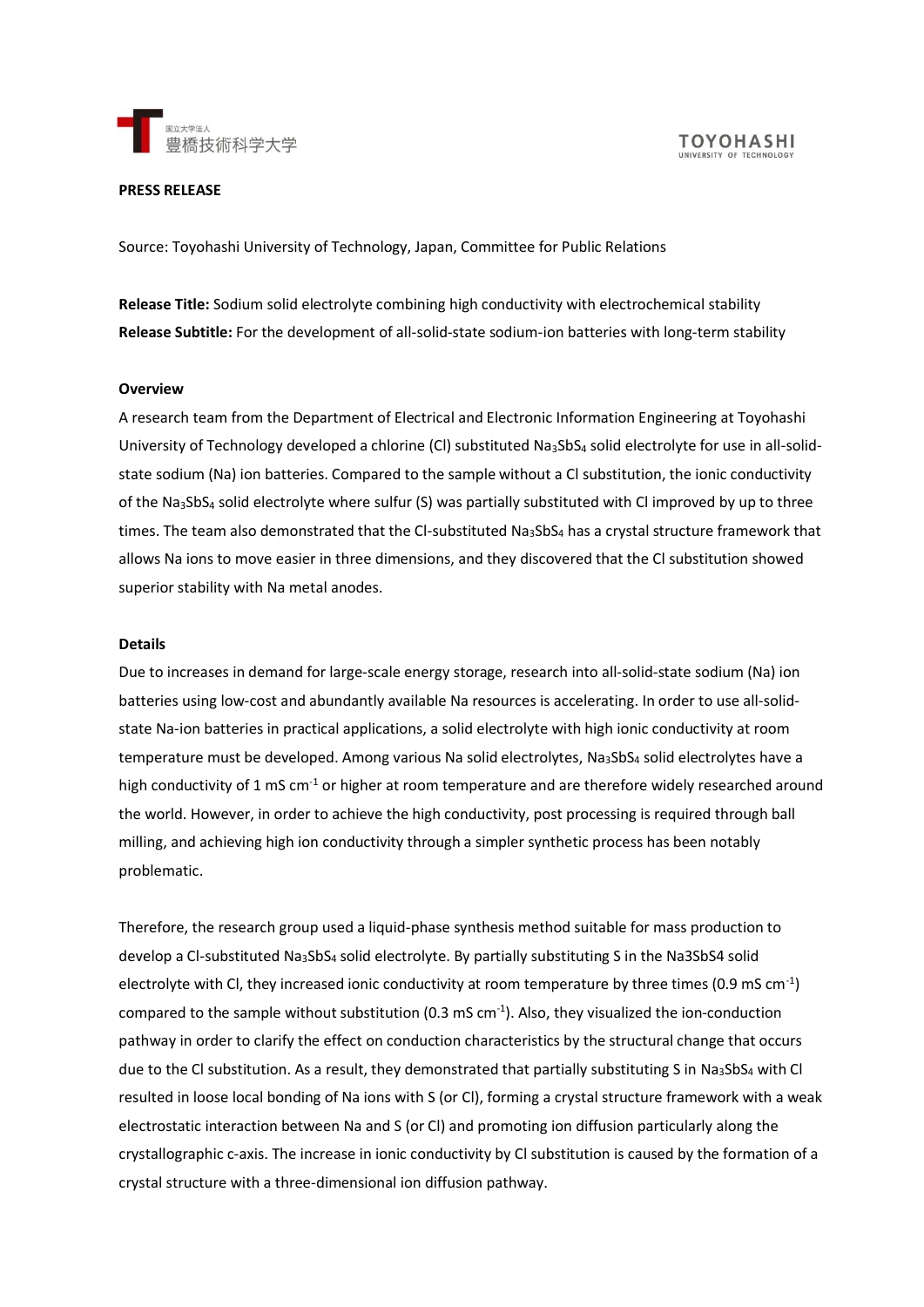

Additionally, the team discovered that the Cl-substituted Na<sub>3</sub>SbS<sub>4</sub> solid electrolytes showed superior stability with Na metal anodes compared to the sample without a Cl substitution. They demonstrated that this improvement in electrochemical stability was linked to a reduction in interfacial resistance between the anode and the solid electrolyte and that heavy Cl doping was effective in improving stability with the anode.

## **Future Outlook**

The research team uncovered an important design principle for developing an ideal solid electrolyte with desirable characteristics such as high ionic conductivity and superior electrochemical stability. They believe that the solid electrolyte from this research could be combined with liquid-phase coating technology to achieve a high storage capacity and stable cycling for all-solid-state Na-ion batteries.

## **Reference**

Hirotada Gamo, Nguyen Huu Huy Phuc, Hiroyuki Muto, and Atsunori Matsuda, Effects of Substituting S with Cl on the Structural and Electrochemical Characteristics of Na3SbS<sup>4</sup> Solid Electrolytes, *ACS Applied Energy Materials*, (2021). doi.org/10.1021/acsaem.1c00927

# **Further information**

Toyohashi University of Technology 1-1 Hibarigaoka, Tempaku, Toyohashi, Aichi Prefecture, 441-8580, JAPAN Inquiries: Committee for Public Relations E-mail: press@office.tut.ac.jp Toyohashi University of Technology founded in 1976 as a National University of Japan is a research institute in the fields of mechanical engineering, advanced electronics, information sciences, life sciences, and architecture.

Website: https://www.tut.ac.jp/english/